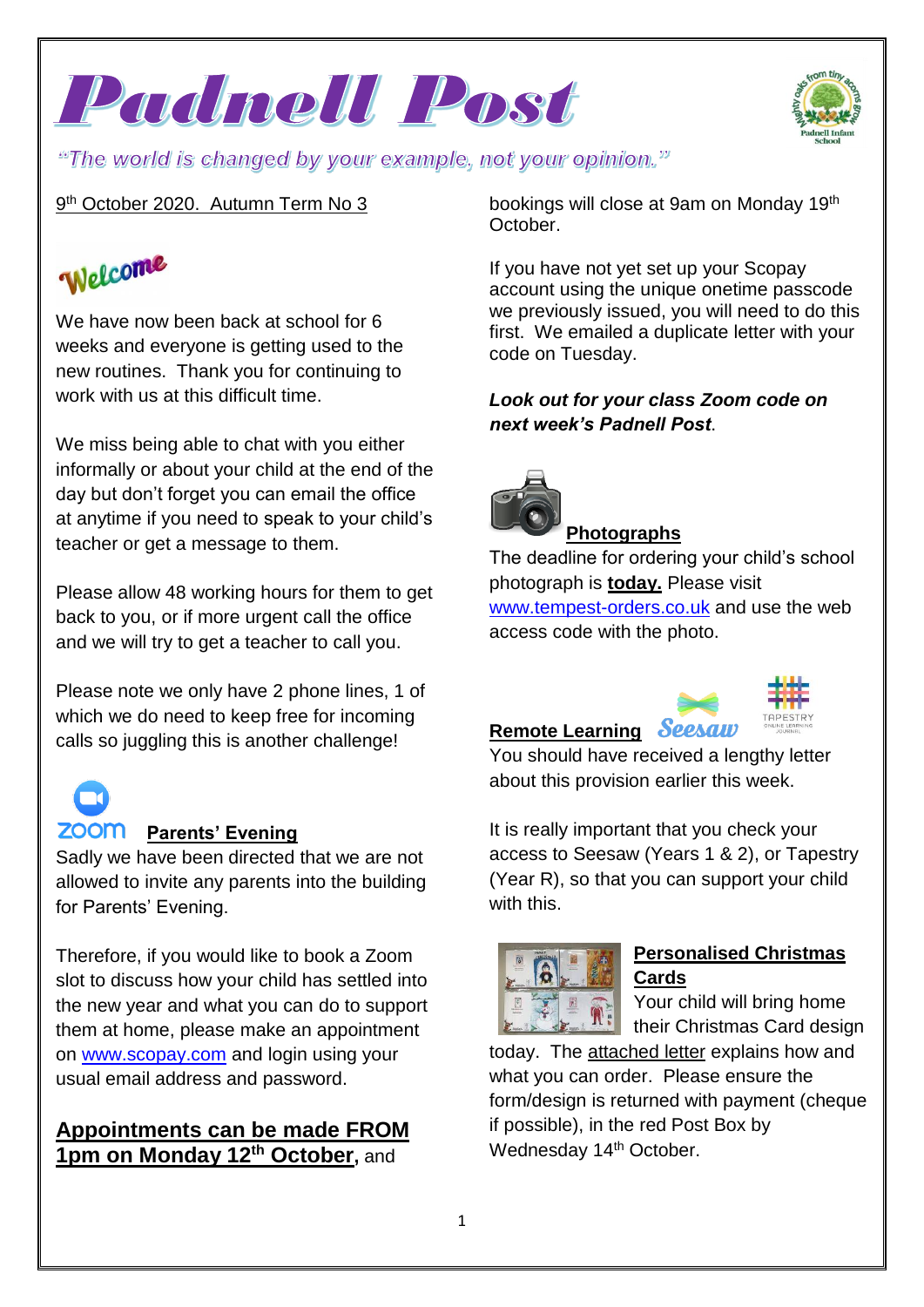



"The world is changed by your example, not your opinion."



# **Harvest Celebrations**

Our Harvest Festival Assembly will be delivered virtually by Reverend Snares of St Wilfrid's Church on Thursday 15<sup>th</sup> October.

Please add your food donations to the large black bins (they will be placed next to the red Post Boxes), on **Thursday or Friday.** Thank you.



#### **Scarecrows**

The children this week will be making a class scarecrow ready for the PIPSA Scarecrow trail. Look out for information about this on next week's Padnell Post.

### **Crafty Club**

The new booking system appears to be running very efficiently, thank you for your patience with this. We have now opened up bookings until Christmas.

#### **Items from home**

In line with our Covid-19 Risk Assessment please continue to support us by ensuring your child does not bring in any additional items to school.

We have seen a number of small toys, jewellery accessories and keyrings added to book bags which we kindly ask you to remove at this time.



#### **MarvellousMe**

There are still a few of you not yet connected to this service. It is a great way of us sharing your child's successes so try to sign up if you can.



# **Lest We Forget**

During lockdown we all put rainbows in our windows. Remembrance day parades have all been cancelled so maybe we could all colour or make a poppy display in our windows to remember those that gave their lives.

You could then upload a photo of your display to Seesaw or Tapestry to share with your teacher.

Remember we will be selling poppies on Friday 6<sup>th</sup> November.



#### **PIPSA**

PIPSA held their **Annual General Meeting** on Monday where the following positions were filled:

Chair: Miss Garland Vice-Chair: Mr Langston Treasurer: Mrs Bruce Secretary: Mrs Pearson

Our thanks to the outgoing Chair, Mr Langston.



Our thanks to Mrs Smith who allowed us to borrow her two tree frogs to enhance our learning on this topic. The children squealed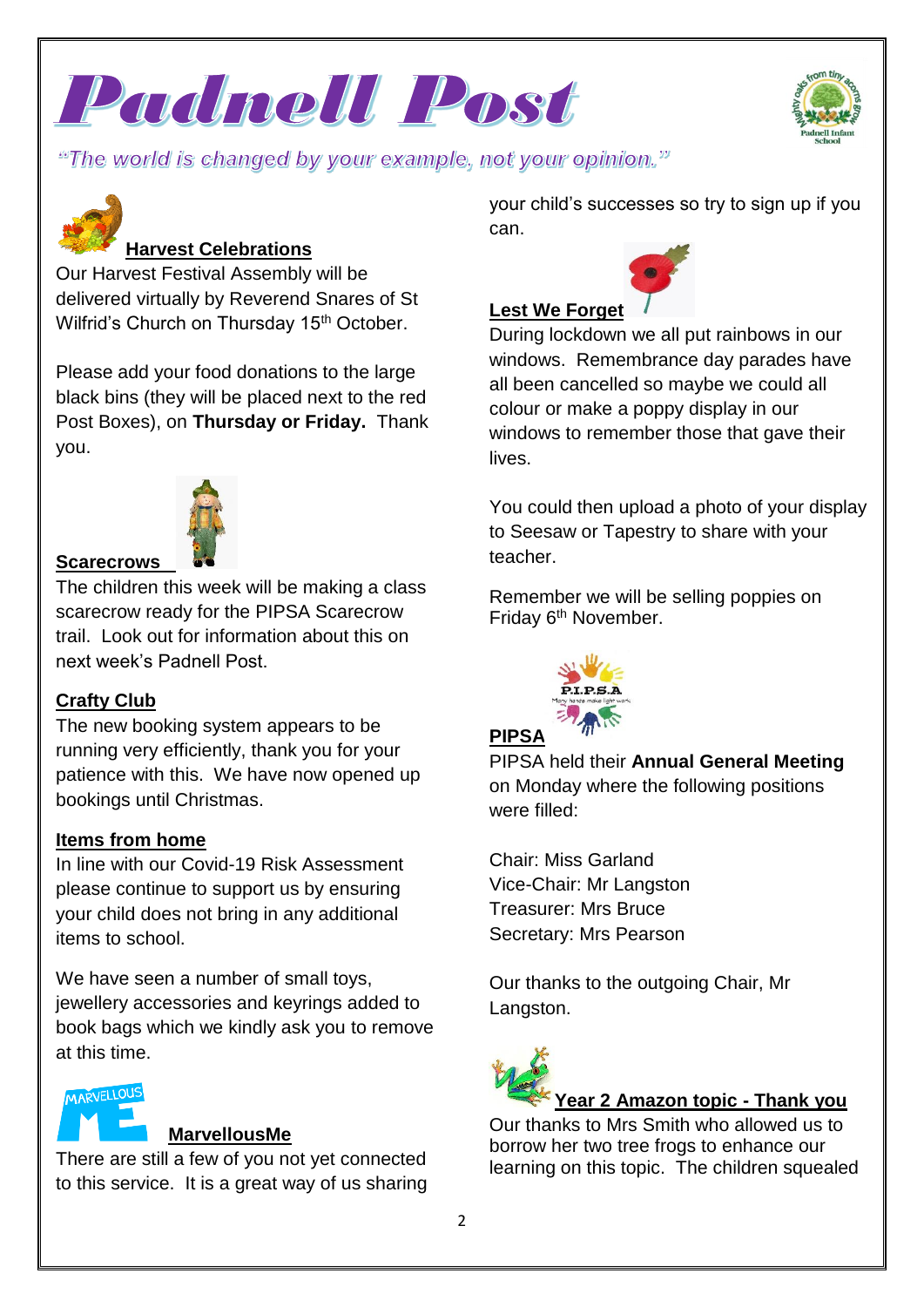



"The world is changed by your example, not your opinion."

as the frogs leapt through the air, landing on the children's heads!

# **Uniform – Polo Shirts**

We now have stock of size 24 & 26 Polo Shirts. If you would like to place an order, please do so via your Scopay account and they will be sent home in your child's book bag.

Unfortunately we are not expecting the size 28 shirts in yet.

### **Attendance - For your information**

All the children should be in school by 9am during this current system. We will therefore only mark your child as late if they arrive after this time. If they arrive after 9.15am it is marked as late after the register is closed and counts as an unauthorised absence.

Please continue to call us and leave a voice message if your child will not be in school for any reason. Following our safeguarding protocol, if we do not hear from you, we will call all emergency numbers given in order to ensure contact. Should we not be able to hold a conversation about the absence a member of staff may visit the family home to check everyone is ok. This action is in response to a serious case review where a child was left for days in a flat with an unconscious parent.

#### **Safeguarding – Keeping your child safe online**

Do you want some quick & free information around staying safe online? Confidence building, encouraging & interesting sessions designed specifically for parents.

Lee Haywood from Online Safety UK is running another event, after a number of sell out events for parents. Don't miss out!

Saturday 17th October 2020 – 11am

Click here to sign up for FREE [https://www.eventbrite.co.uk/e/creating](https://www.eventbrite.co.uk/e/creating-an-effective-environment-for-your-children-to-talk-to-you-tickets-118891538793) [-an-effective-environment-for-your-children](https://www.eventbrite.co.uk/e/creating-an-effective-environment-for-your-children-to-talk-to-you-tickets-118891538793)[to-talk-to-you-tickets-118891538793](https://www.eventbrite.co.uk/e/creating-an-effective-environment-for-your-children-to-talk-to-you-tickets-118891538793)

#### **Hampshire SENDIASS (Special Education Needs and Disability Independent Advice and Support Service)**

Hampshire SENDIASS offers information, advice and support on issues relating to a child or young person's special educational needs or disability. The service is free, confidential and impartial. You can visit: [www.hampshireendiass.co.uk](http://www.hampshireendiass.co.uk/) for more information.

#### **Giving Hampshire's unpaid carers a voice**

Are you a carer? Health watch Hampshire would like to hear from you to improve how you are supported. Please complete the survey online:

[https://www.smartsurvey.co.uk/s/Healthwatch](https://www.smartsurvey.co.uk/s/Healthwatchcarers/) [carers/](https://www.smartsurvey.co.uk/s/Healthwatchcarers/) or email [carers@healthwatchhampshire.co.uk](mailto:carers@healthwatchhampshire.co.uk) to give your views.

Have a great weekend and stay safe.

Yours sincerely,

Mrs Mandy Grayson Headteacher

### **GROW**



**G**iving Citizen **R**esilient Learner **O**riginal thinker **W**ise Worker